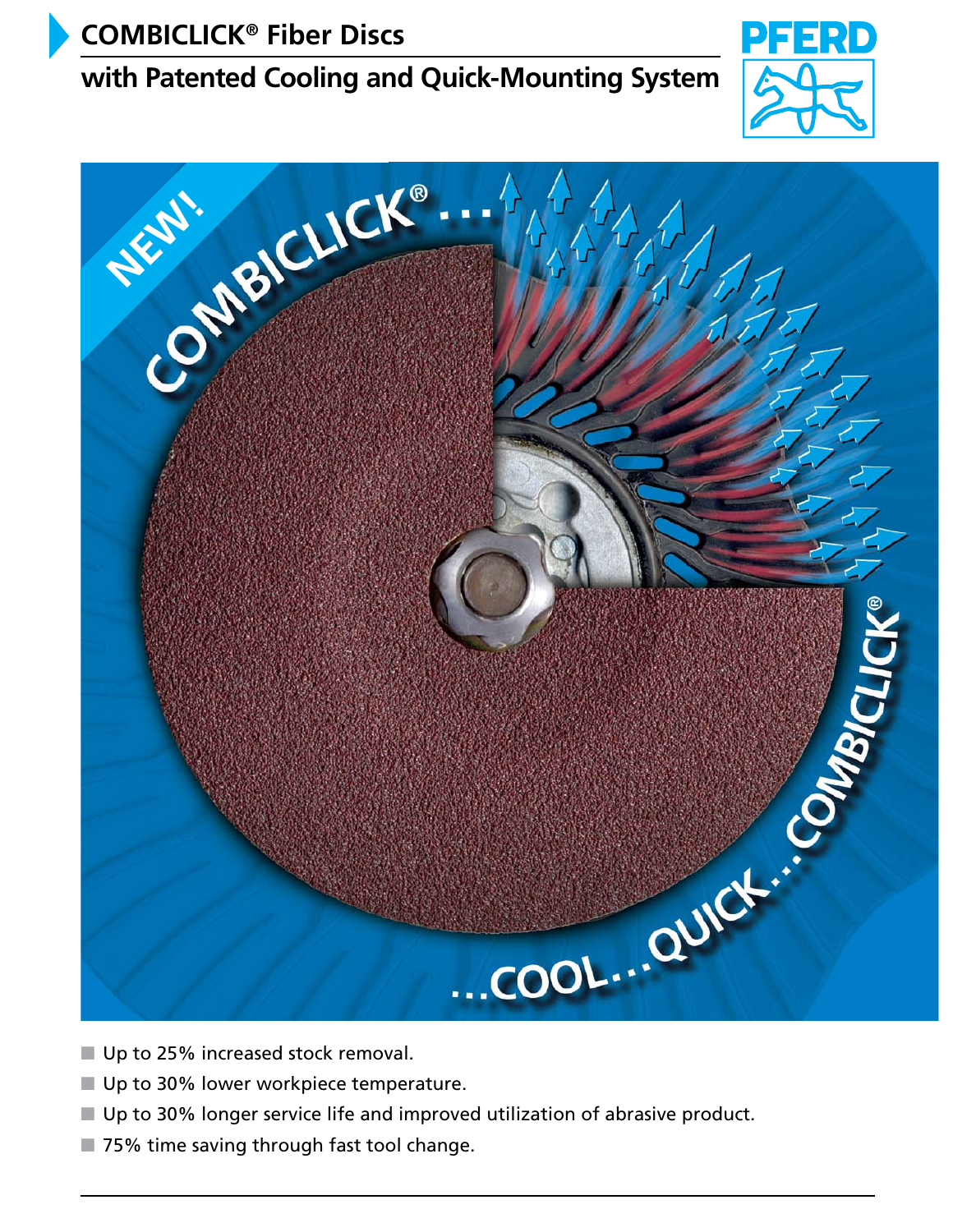# **COMBICLICK® Fiber Discs**



## **with Patented Cooling and Quick-Mounting System**

Introducing PFERD COMBICLICK® Quick-Change Fiber Discs and Backing Pads - a new, patented mounting and cooling system for use on angle grinders.

Conventional quick-change fiber discs allow users to change up discs without the use of spanner wrenches. Reduced down-time for change-ups improves productivity. PFERD has designed and engineered a new system to improve disc performance and further reduce change-up time.

PFERD's COMBICLICK® quick-change system offers 3 important enhancements over conventional quick-change fiber discs:

- **Faster and Easier Disc Mounting**
- **Optimized Backing Pad**
- **No metal parts on face of disc**

#### **1. Faster and Easier Disc Mounting**

PFERD COMBICLICK® fiber discs are extremely fast and easy to change. Conventional quick-change discs require substantial pressure to be applied at the center of the disc to catch a thread on the spindle of the angle grinder. This proc-

#### **User benefits: The system**



Exceptional ease of handling and convenience. Very good cooling of the tool and workpiece. Extremely easy and reduces process costs.



Fiber discs give a particularly soft and flexible abrasive performance in face grinding.

ess becomes more difficult if the discs have curled. COMBICLICK® discs "click" into place when presented to the backing pad, and need just a slight, effortless clockwise rotation to lock into place. Disc removal is just as simple, making change-ups faster and easier than ever. And the patented system virtually eliminates disc curling.

#### **2. Optimized Backing Pad**

COMBICLICK® Backing Pads are engineered to minimize disc-change-up time, and to maximize air circulation. Significantly reducing thermal loads on the abrasive material and workpiece. And the pads are soft and flexible enough to follow contours, yet firm enough to maintain aggressive stock removal rates in demanding applications.

#### **3. Disc grinding surface completely free from metal parts**

COMBICLICK® quick-change fiber discs attach to the backing pad without any metal parts projecting through the abrasive disc. This design supports grinding nearly flat, and eliminates any risk of damage to the workpiece.

Both the quick-change nut and the receiving mechanism built into the backing pad are metal. The mounting fixture provides secure disc attachment to the backing pad, plus optimized cooling help to provide:

- up to 25% increased stock removal:
- up to 30% longer service life and improved utilization of abrasive product;
- up to 30% less tool wear; and
- up to 30% lower workpiece temperature.

With their patented quick-mounting and cooling system, COMBICLICK® Fiber discs provide rapid tool changes and increased productivity. These improvements will allow you to gain more efficiency without changing your current process or procedures.



**Flexible grinding COMBICLICK® supports grinding at very flat angles!**



The COMBICLICK® system eliminates surface scratching by projecting metal parts while maximizing the utilization of available abrasive grain.

#### **Cooling effect <b>Mounting** principle



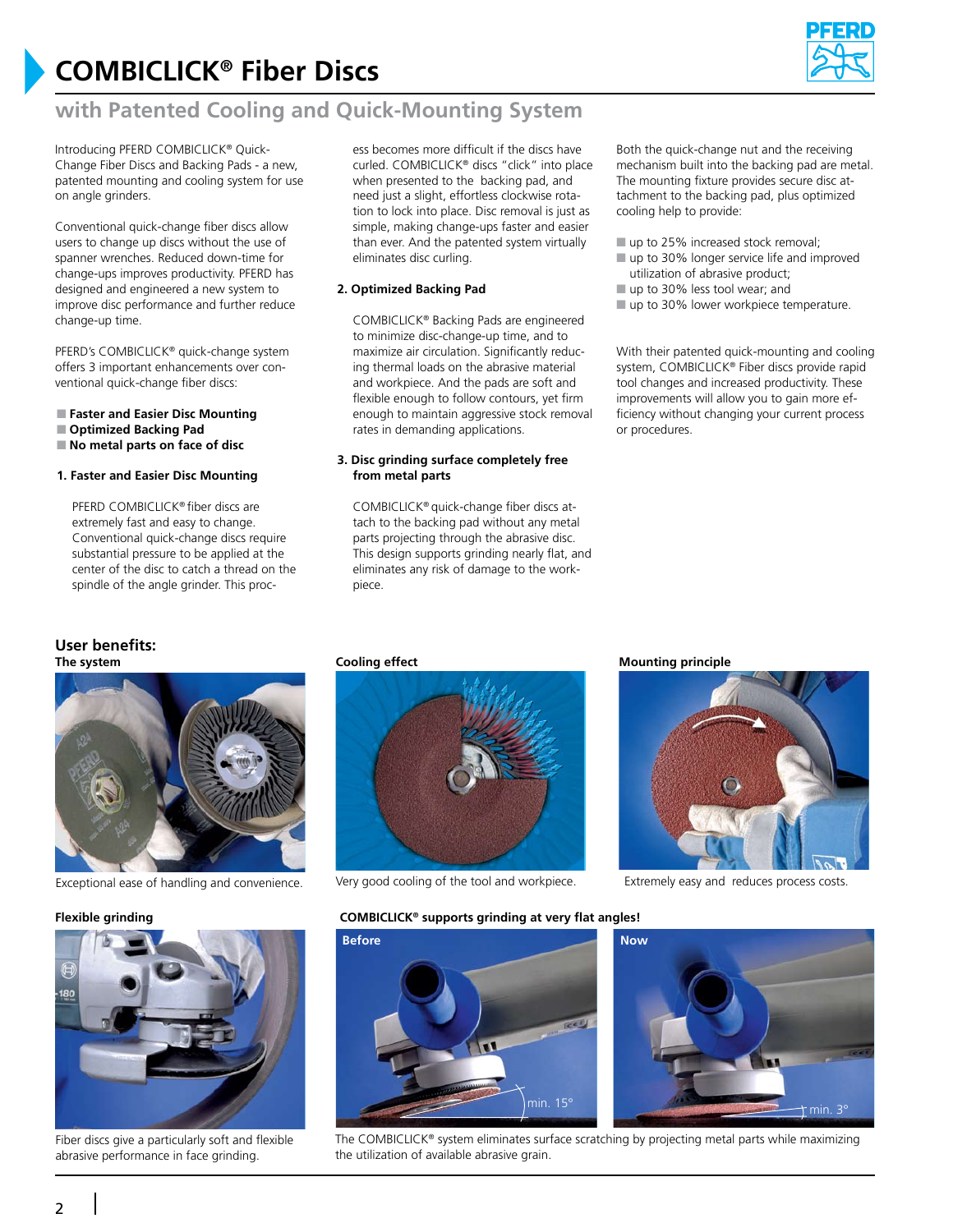# **COMBICLICK® Fiber Discs**



## **with Patented Cooling and Quick-Mounting System**



- PFERD supplies an extensive line-up of COMBICLICK® Fiber discs with differing
- **grit** sizes,
- abrasive grain, and
- dimensions.

Our comprehensive product range includes the right tool for every application, from coarse to fine grinding.

### **Advantages**

- Long tool life.
- Uniform surface finish.
- Very high stock removal rate.
- High flexibility.
- Excellent grit adhesion.

#### **Application examples**

- Weld dressing
- Deburring of steel components
- Coarse grinding
- Fine grinding of stainless steel
- $\blacksquare$  Removal of rolling and casting skin
- Grinding in narrow, hard-to-reach areas
- (e.g., cooling ribs).

### **Recommendation for use**

COMBICLICK® Fiber discs are used with COMBICLICK® backing pads on standard commercial angle grinders.

#### **Ordering note**

Please order COMBICLICK® backing pad separately.

### **Safety Recommendations**



### **Recommendations for the use of COMBICLICK® Fiber discs**

| <b>Material groups</b>      |                                     | Abrasive Alum. oxide Alum. oxide<br>$\mathsf{A}$                                              | A-COOL  | <b>ZIRKON</b><br>z | <b>ZIRKON</b><br>Z-COOL | <b>Ceramic</b><br>CO | <b>Ceramic</b><br>CO-COOL |         |
|-----------------------------|-------------------------------------|-----------------------------------------------------------------------------------------------|---------|--------------------|-------------------------|----------------------|---------------------------|---------|
| Steel and steel<br>castings | Non-hardened<br>non-tempered steels | Constructional steels<br>Carbon steels<br>Tool steels<br>Non-alloyed steels<br>Steel castings |         |                    | $\circ$                 |                      | $\circ$                   |         |
|                             | Heat treated and<br>tempered steels | Tool steels<br>Tempered steels<br>Alloyed steels<br>Steel castings                            | $\circ$ |                    |                         |                      |                           |         |
| Stainless steels            | <b>INOX</b>                         |                                                                                               |         |                    | $\circ$                 |                      |                           |         |
|                             | Soft non-ferrous<br>metals          | Soft aluminium<br>alloys                                                                      | $\circ$ |                    |                         | $\circ$              |                           | $\circ$ |
|                             |                                     | <b>Brass</b><br>Copper<br>Zinc                                                                |         |                    | $\circ$                 |                      | $\bigcirc$                |         |
| Non-ferrous<br>metals       | Hard non-ferrous<br>metals          | Very hard<br>aluminium alloys                                                                 |         |                    | $\circ$                 |                      | $\circ$                   |         |
|                             |                                     | <b>Bronze</b><br>Titanium                                                                     |         |                    | $\circ$                 |                      | $\circ$                   |         |
|                             | High-temperature<br>materials       | Nickel-based alloys<br>NiCo alloys                                                            |         |                    | $\circ$                 |                      | $\circ$                   |         |
| Steel castings              | Cast iron                           | Grey cast iron<br>Nodular cast iron                                                           |         |                    | $\circ$                 |                      |                           |         |
| Other                       | <b>Plastics</b>                     | Fiber-reinforced<br>plastics<br>Thermoplastics                                                |         |                    |                         |                      |                           |         |
|                             | Wood<br>Paint / coatings            | Wood<br>Chipboard<br>Paint / coatings                                                         |         |                    |                         |                      |                           |         |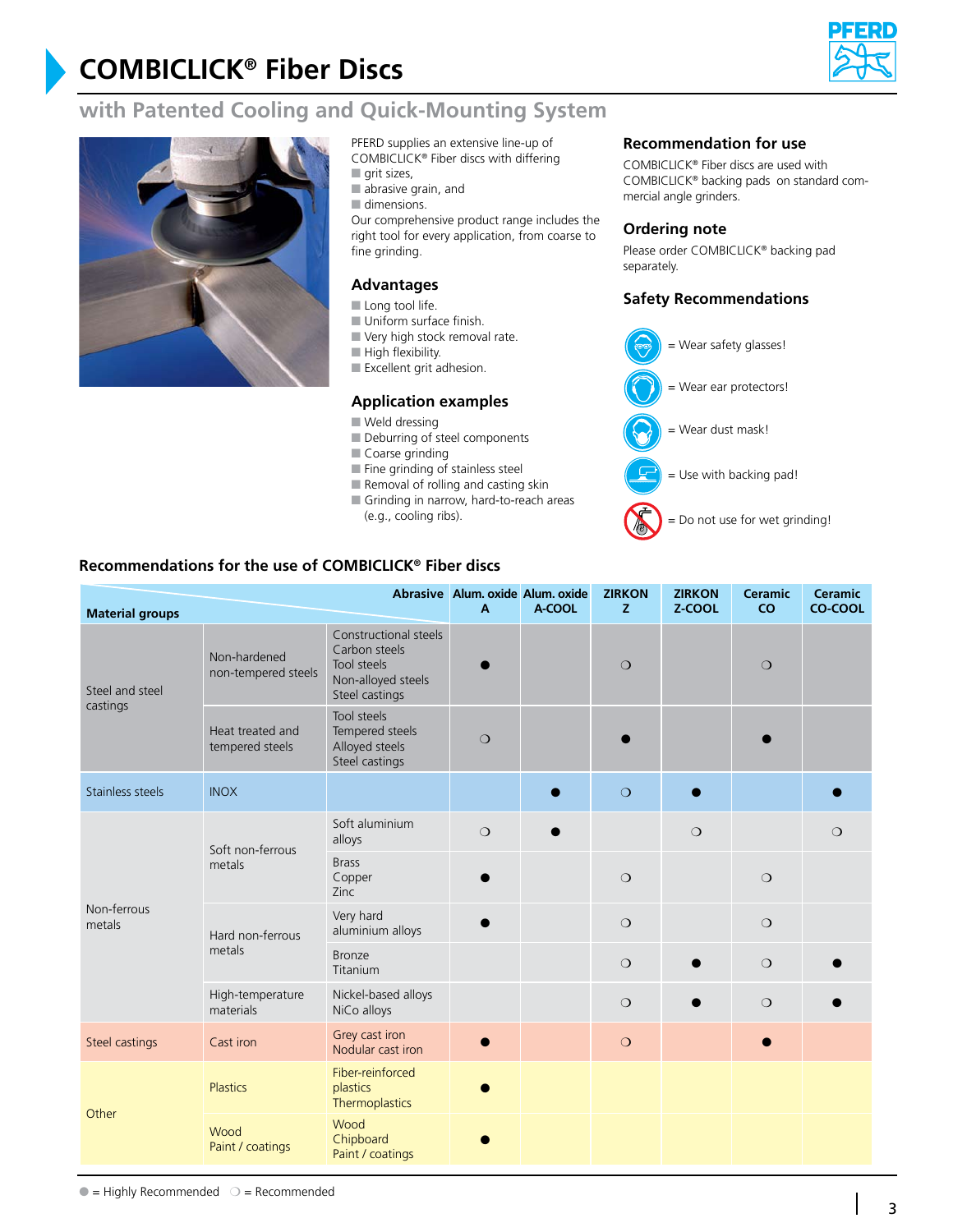

## **Aluminum Oxide A, A-COOL, Zirconia Alumina**



For general-purpose grinding, from coarse to fine, in diverse applications (industry, trades, DIY).

#### **Abrasive**

Aluminum Oxide A

#### **Ordering Note**

Please order COMBICLICK® backing pad separately.

**PFERD Specification Number** CC-FS A

| <b>Diameter</b><br>(Inches) |       |       |       |       |       |       |          |    |
|-----------------------------|-------|-------|-------|-------|-------|-------|----------|----|
|                             | 24    | 36    | 50    | 60    | 80    | 120   | Max. RPM |    |
| $4 - 1/2$                   | 40091 | 40092 | 40093 | 40094 | 40095 | 40097 | 13,300   | 25 |
|                             | 40099 | 40100 | 40101 | 40102 | 40103 | 40105 | 12,200   | 25 |
|                             | 40115 | 40116 | 40117 | 40118 | 40119 | 40121 | 8,500    | 25 |



For general-purpose grinding, from coarse to ultra-fine, on poor heat-conducting materials. Active additives in the coating ensure substantially increased stock removal while preventing loading and heat build-up in the workpiece.

#### **Abrasive**

Aluminum Oxide A-COOL (top-sized)

#### **Ordering Note**

Please order COMBICLICK® backing pad separately.

#### **PFERD Specification Number**

CC FS A-COOL

| <b>Diameter</b> |                          |       |       |       |       |       |       |          |    |
|-----------------|--------------------------|-------|-------|-------|-------|-------|-------|----------|----|
| (Inches)        | 50                       | 60    | 80    | 120   | 150   | 180   | 220   | Max. RPM |    |
| $4 - 1/2$       | $\overline{\phantom{a}}$ | 40302 | 40303 | 40305 | 40306 | -     | 40308 | 13,300   | 25 |
|                 | 40310                    | 40311 | 40312 | 40314 | 40315 | 40316 | 40317 | 12,200   | 25 |
|                 | 40328                    | 40329 | 40330 | 40332 | 40333 | 40334 | 40335 | 8,500    | 25 |



Designed for coarse grinding and high stock removal, with an extended service life. Zirconia alumina is a high-performance abrasive which delivers best results on high-powered angle grinders at increased contact pressure.

#### **Abrasive**

Zirconia Alumina Z

#### **Ordering Note**

Please order COMBICLICK® backing pad separately.

#### **PFERD Specification Number** CC-FS Z

**Grit and EDP Number Diameter** 冎 **Max. RPM (Inches) 24 36 50 60 80 120** 4-1/2 - 40131 40132 40133 40134 40136 13,300 25 5 40137 40138 40139 40140 40141 40143 12,200 25 7 40151 40152 40153 40154 40155 40157 8,500 25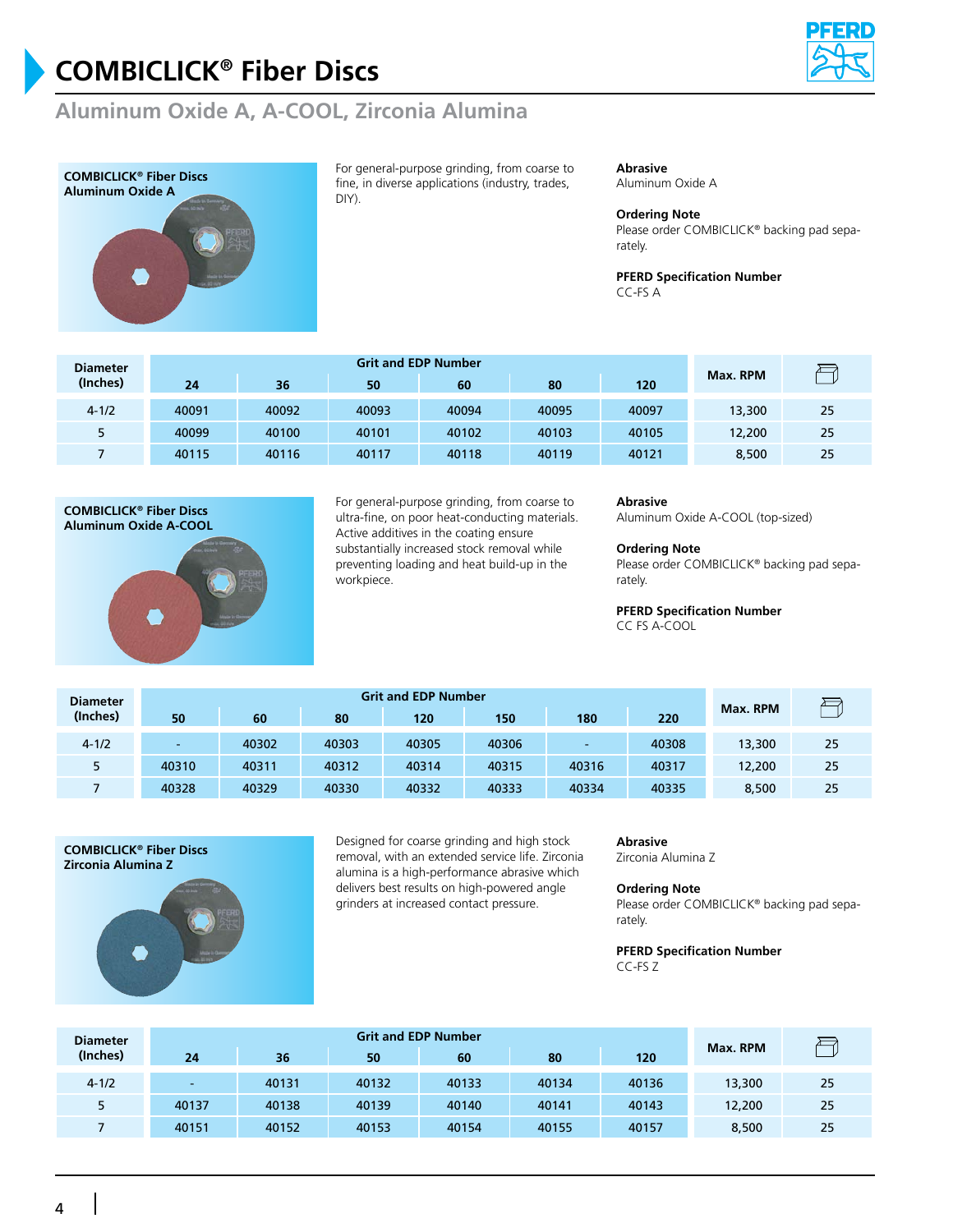

## **Z-COOL, Ceramic Oxide CO, CO-COOL**



For coarse but cool grinding at high stock removal rates. Zirconia alumina is a highperformance abrasive which delivers best results on powerful angle grinders at increased contact pressure. Active additives in the coating ensure substantially improved stock removal and a reduced thermal load on poorly heat conducting materials.

#### **Abrasive**

Zirconia Alumina Z-COOL (top-sized)

#### **Ordering Note**

Please order COMBICLICK® backing pad separately.

#### **PFERD Specification Number**

CC-FS Z-COOL

| <b>Diameter</b> |       | <b>Grit and EDP Number</b> |       |       |          |    |
|-----------------|-------|----------------------------|-------|-------|----------|----|
| (Inches)        | 36    | 50                         | 60    | 80    | Max. RPM |    |
|                 | 40170 | 40171                      | 40172 | 40173 | 12,200   | 25 |
|                 | 40188 | 40189                      | 40190 | 40191 | 8,500    | 25 |



For aggressive grinding achieving maximum stock removal rates. Nevertheless, these fiber discs attain a very long service life. Their ceramic grain is particularly well suited for working on hard materials and coatings. To be used preferably with high-powered angle grinders.

Available with standard arbor hole or 5/8-11 quick-change hub.

#### **Abrasive**

Ceramic Oxide CO

#### **Ordering Note**

Please order COMBICLICK® backing pad separately.

#### **PFERD Specification Number** CC-FS CO

**Grit and EDP Number Diameter** 冎 **Max. RPM (Inches) 24 36 50 60 80 120** 4-1/2 40197 40198 40199 40200 40201 40203 13,300 25 5 40204 40205 40206 40207 40208 40210 12,200 25 7 40218 40219 40220 40221 40222 40224 8,500 25



For aggressive grinding achieving maximum stock removal on hard, poorly heat conducting materials. Active additives in the coating ensure a substantially improved abrasive performance while preventing loading and reducing heat build-up in the workpiece.

Available with standard arbor hole or 5/8-11 quick-change hub.

#### **Abrasive**

Ceramic Oxide CO-COOL (top-sized)

#### **Ordering Note**

Please order COMBICLICK® backing pad separately.

**PFERD Specification Number** CC-FS CO-COOL

| <b>Dimensions</b> |       |       |       |       |       |       |          |    |
|-------------------|-------|-------|-------|-------|-------|-------|----------|----|
| (O.D. x I.D.)     | 24    | 36    | 50    | 60    | 80    | 120   | Max. RPM |    |
| $4 - 1/2$         | 40225 | 40226 | 40227 | 40228 | 40229 | 40231 | 13,300   | 25 |
| 5                 | 40232 | 40233 | 40234 | 40235 | 40236 | 40238 | 12,200   | 25 |
|                   | 40246 | 40247 | 40248 | 40249 | 40250 | 40252 | 8,500    | 25 |